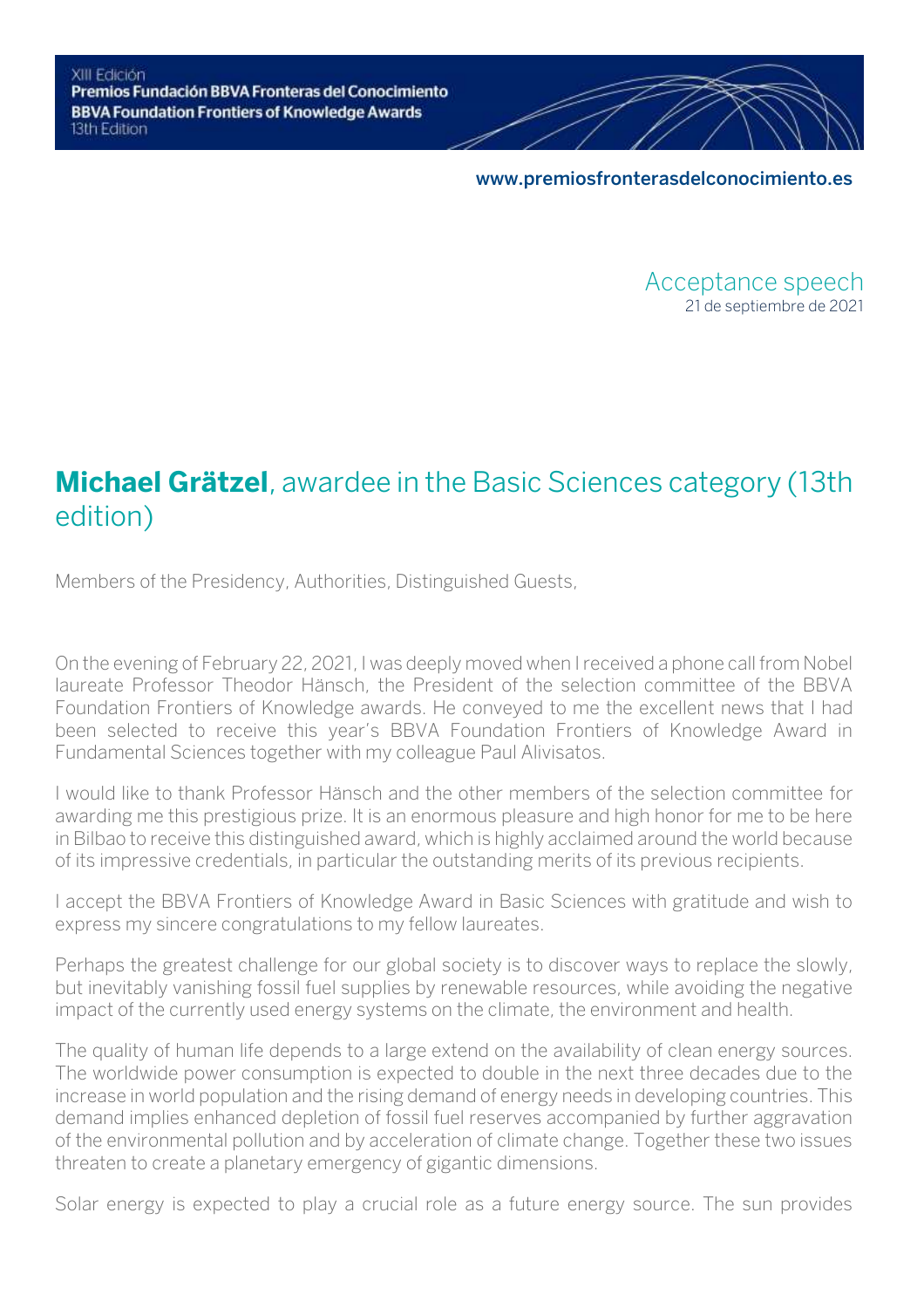## **[www.premiosfronterasdelconocimiento.es](https://www.premiosfronterasdelconocimiento.es/)**

#### 21 de septiembre de 2021

approximately 120'000 terawatts to the earth surface amounting to about six thousand times the present rate of the world's energy consumption. However capturing solar energy and converting it to electricity or to chemical fuels, such as hydrogen, at low cost and using abundantly available raw materials remains a huge challenge.

Fundamental science is expected to provide pivotal contributions to identify environmentally friendly solutions to this energy problem. The recent Sky scenario established by the Shell Corporation concludes that the photovoltaic production of electricity must increase 200 times over the next 50 years to meet the commitments of the Paris climate agreement and to stem the rise in global temperature within the limit of 2 °C.

My approach to harvesting solar energy and for converting it to electricity and chemical fuels was inspired by natural photosynthesis, i.e the process by which plants capture sunlight to drive the thermodynamically uphill conversion of carbon dioxide to sugar.

The solar cells that emerged from our extensive curiosity-driven fundamental research use a pigment to harvest sunlight mimicking the action of chlorophyll in the green leaf. Absorption of sunlight by the pigment generates electrons that are transferred to a semiconductor such as titanium dioxide.. Our key contribution has been to arrange the titanium dioxide in a three dimensional array of nanoparticles, instead of using it in the form of plates, like conventional silicon cells.

Each nanoparticle of titanium dioxide is coated with the pigment which dramatically enhances the light harvesting efficiency of the solar cell increasing its power conversion efficiency over 1000 times compared to that of a flat TiO2 plate. Our invention of the 3 dimensional nanocrystalline junctions constituted a new paradigm in photovoltaics and opened up a wide and very active field of research, which until now has produced over 25'000 publications in refereed scientific journals.

The advantages of these cells are multiple: abundant raw materials, a cheap manufacturing process, transparency, flexibility, and the ability to obtain electricity from ambient light. Our discovery has given rise to thousands of patents proving the vigor of its industrial development, which has led to a large number of commercial applications.

Recently our research engendered a second revolution in photovoltaics prompting the advent of perovskite solar cells. Progress in this research area has been amazing since the inception of this youngest member of photovoltaics some 10 years ago. Thelr power conversion efficiency increased from 3 to over 25 % during this time period stunning the photovoltaic community.

I take this opportunity to express my deepest gratitude to my coworkers and colleagues for their